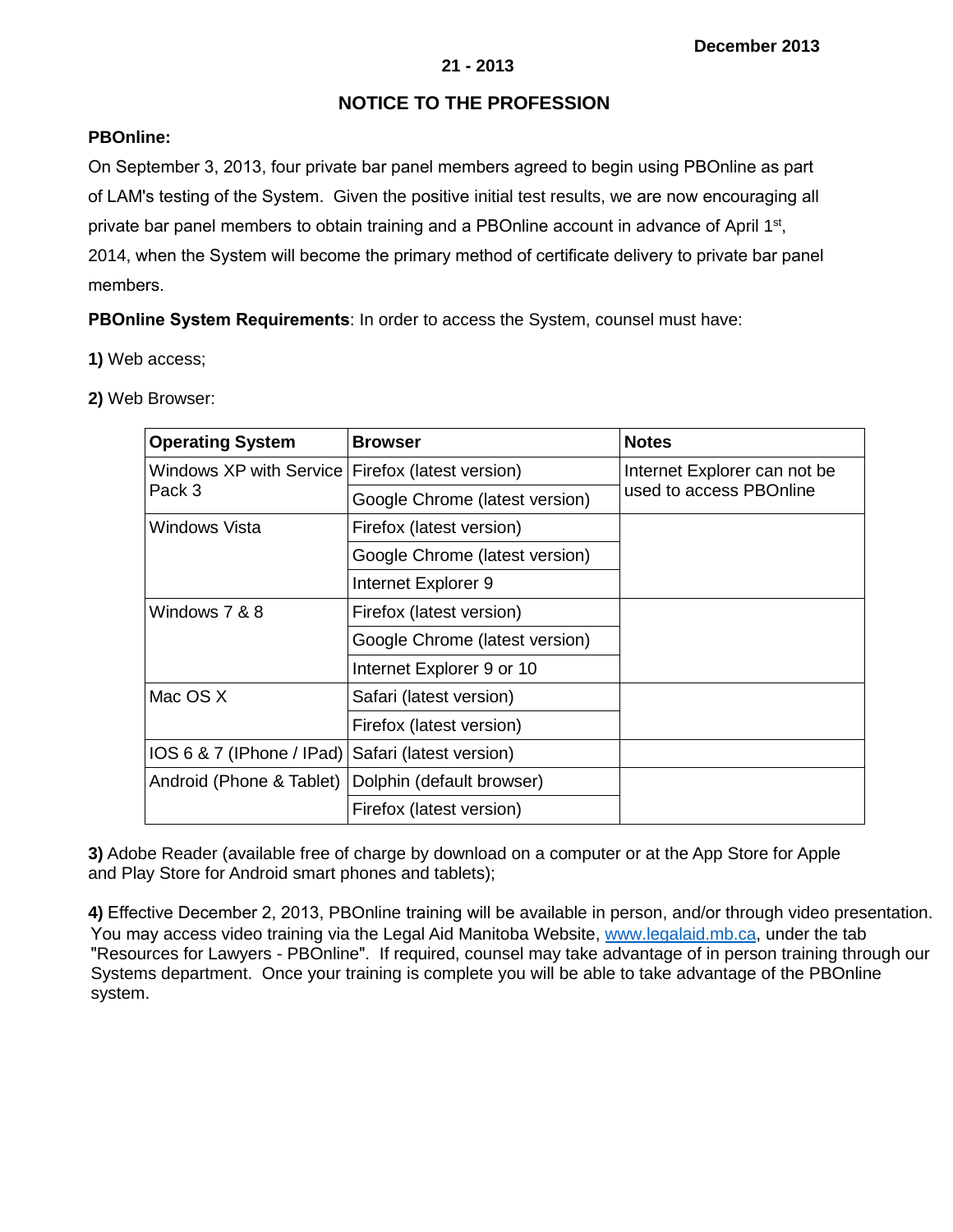# **Changes to Area Director Offices:**

Effective the  $1<sup>st</sup>$  of January 2014 the structure of the Area Offices in Manitoba will change. The Brandon, Parklands and Northern Area Offices will be under the authority of a single Rural Area Director, Theresa McDonald. The Winnipeg Area Office will continue under the Authority of the Winnipeg Area Director, Cathy Sherman. Please ensure all correspondence on Administrative office issues is directed either to Head Office in Winnipeg, or the Area Director for your region.

# **Office Closures:**

### Prairie CLC Office Closure

The Prairie CLC was closed on October 31, 2013. Staff from that office were redeployed to Agassiz and Willow.

#### Kelsey CLC Office Closure

The Kelsey CLC was closed on October 31<sup>st</sup>, 2013. Staff from that office were redeployed to the Northlands CLC.

# Parklands CLC Office Closure

The Parklands CLC will be closed effective March 31<sup>st</sup>, 2014. Staff from that office will be relocated to the Amisk CLC.

#### **Translation Services for Client Interviews:**

Counsel interviewing a client or witness who does not speak English may now use the CanTalk Translation Service with prior authorization from the Area Director.

The CanTalk system will provide an interpreter over the telephone. Generally this can be arranged, without prior notice, in only a few minutes. The service can also be used when you are calling the client or witness on the phone. When you are ready to use the service contact CanTalk at 1-877-209- 7356 or 204 786-0149.

- 1. Provide the CIN Number **5571**
- 2. If your client is to be contacted by phone tell CanTalk you need a "call out" and the phone number where the interviewee is located. .
- 3. You will be required to provide counsel's last name, first name, the name of the interviewee and the certificate number.
- 4. Where you can provide the language spoken by the interviewee please advise the agent. If you are not sure the agent will determine the language by speaking with the interviewee.

Please remember that prior authorization is required for this service.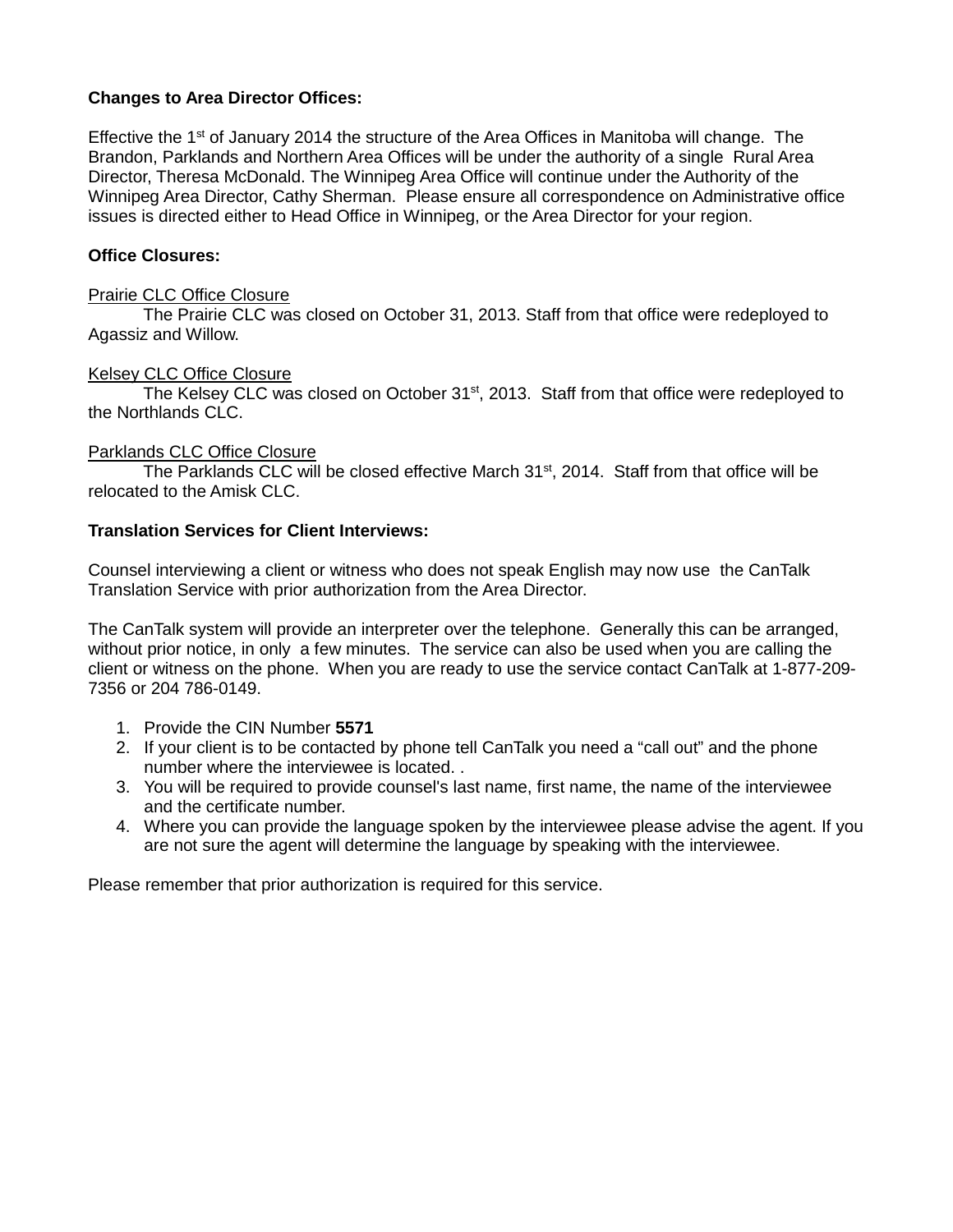# **Administration of Justice Offences Enhanced Duty Counsel Project**

Over the past 2 years, LAM has experienced volume increases as follows:

• in 2011/12, a total of 26,487 certificates were issued; an increase of 1,514 certificates over 2010/11

• in 2012/13, a total of 28,643 certificates were issued; an increase of 2,156 certificates over 2011/12

In the first 2 quarters of 2013/14 LAM has seen an increase of 900 legal matters over the same period during 2012/13.

While there has been growth in all areas of legal aid with respect to legal matters issued, the most significant growth has been in the area of administration of justice offences, and in particular breach of probation charges.

Total adult breaches have increased by 4,439 legal matters (163.2%) between fiscal years 2008/09 and 2012/13. Youth breaches increased by 961 legal matters (200.6%) between fiscal years 2008/09 and 2012/13.

The increase in the volume of breach cases since 2008/09 at today's average cost per case has increased LAM costs by \$3.4 million, a portion of which LAM has been able to absorb through managing operating costs.

In order to explore ways to manage the costs associated with this increase in volume, LAM consulted with its stakeholders, and in particular the Criminal Defense Lawyers Association, (CDLA), Manitoba Bar Association, (MBA) Legal Aid Lawyers' Association, (LALA) and Justice Innovation.

After consulting with, and receiving input from the above named stakeholders, LAM has established an Enhanced Duty Counsel Project to provide services to eligible, out of custody accused dealing with administration of justice offences, effective December 1, 2013. The Project will not affect legal matters issued prior to December 1, 2013, and will be reviewed on or before December 1, 2014.

The details of the Project are as follows:

- The Project is restricted to eligible out of custody adult/youth accused whose only charge is an administration of justice offence.
- These matters would at first instance be diverted to existing staff lawyers providing duty counsel services throughout the Province. Where staff counsel are not available, matters would be issued to requested/available private bar counsel.
- If an individual is subsequently charged with an offence other than an Administration of Justice offence - after they have been placed into the Project, the new legal matter shall issue to choice of counsel, who will also have the option of representing the client on the administration of justice offence as an "also" on the certificate.
- Staff counsel providing services as part of this Project will not be restricted to providing only traditional duty counsel services such as guilty pleas and remands.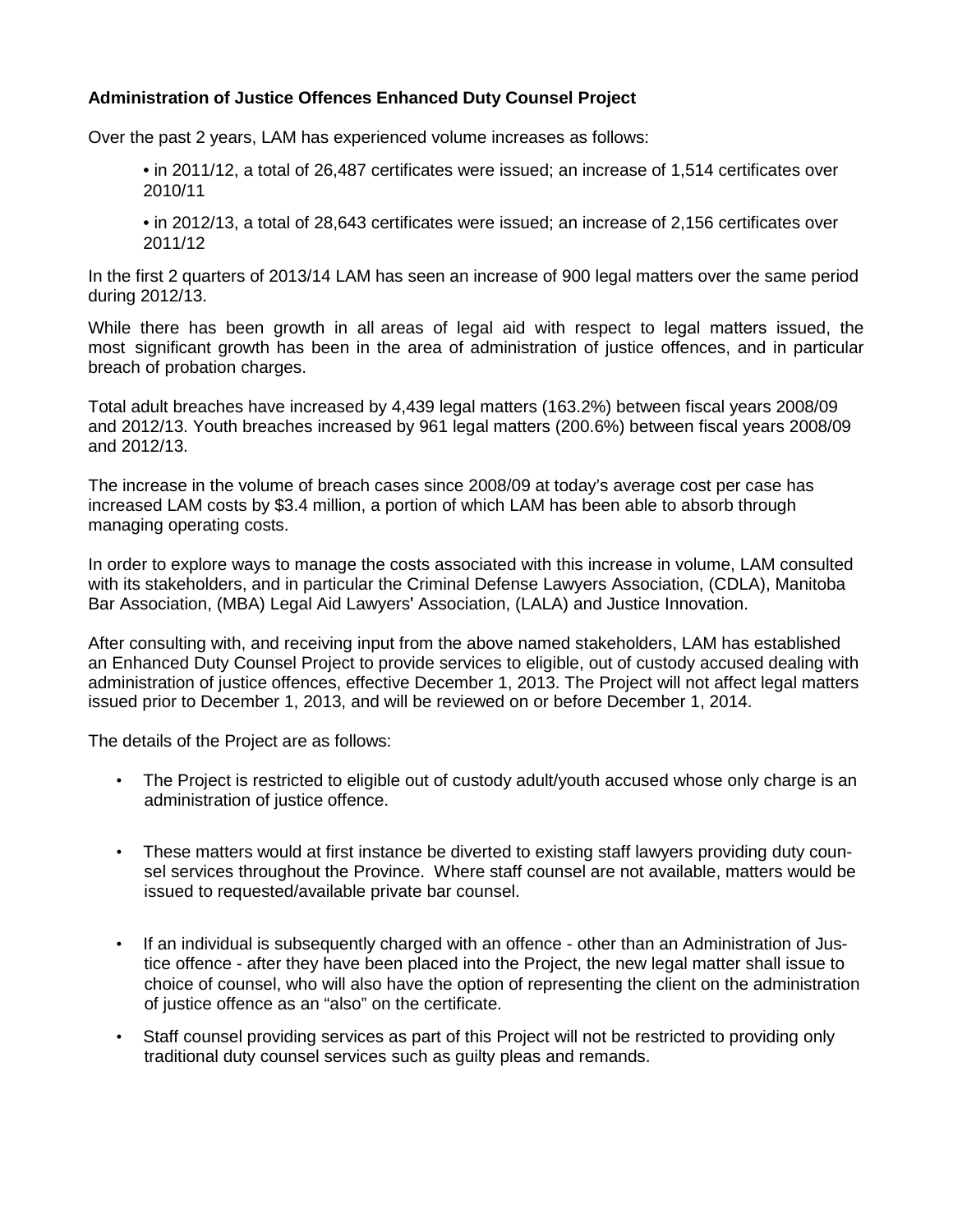Matters that are excluded from the Project are as follows:

- Where the client is denied bail or has no realistic hope of bail;
- Breaches of Long Term Offender Orders, s. 810 orders or orders where the prosecution is being done by the Criminal Organizations High Risk Offender Unit (COHROU/GRASP/WATSS);
- Administration of Justice Offences without accompanying substantive offences where the client is already pending on a substantive offence.

# *PRO BONO* **REPORTING FORM**

Lawyers in Manitoba have a long history of providing access to justice for low-income individuals on a *pro bono* (free), or on a reduced fee, basis. As early as 1938, members of the Law Society of Manitoba organized an "Indigent Suitors Committee" to provide legal services to people who could not afford a lawyer (mostly in family matters). The "Legal Aid Committee on Criminal Matters" followed just over a decade later.

Need for services grew rapidly in the 1960's and by January 29, 1969, increasing demand led to a roster of private bar lawyers (paid \$50.00 a day) to act as "Legal Aid Duty Counsel" at criminal intake court.

On July 27, 1971 the Government of Manitoba passed legislation to set up a formal legal aid plan. Funding through an equal cost-sharing agreement between the Federal and Provincial governments, supplemented by a grant from interest generated on lawyers' trust accounts, was in place by March 31, 1974.

LAM acknowledges that lawyers continue to provide *pro bono* services to low income individuals; however, this information is not being reported to LAM on a consistent basis. In an effort to make it easier to report the provision of *pro bono* services by counsel, LAM has developed a *Pro Bono* [Reporting Form](#page-4-0). The information gathered in these forms will be shared with stakeholders as part of LAM's ongoing efforts to increase access to justice for low income individuals.

#### **Private Bar Cheque Run**

There will be no private bar cheque run done on the  $30<sup>th</sup>$  of December 2013. There will be cheque runs done on the  $23<sup>rd</sup>$  of December and  $6<sup>th</sup>$  of January.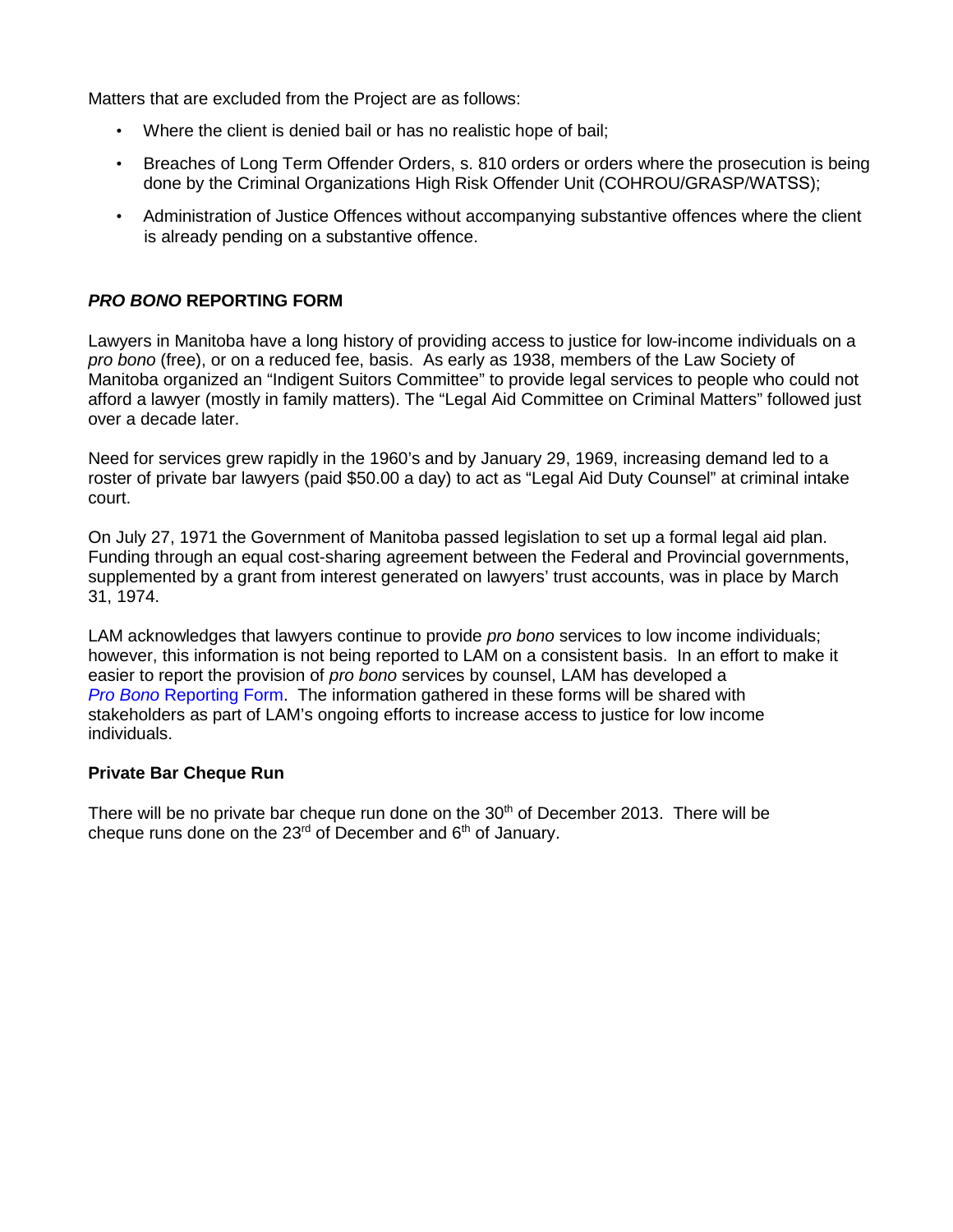# *PRO BONO* **REPORTING FORM**

<span id="page-4-0"></span>

|                                                                        |                                    | <b>Phone</b>                                                                                                 | <b>Type of Matter</b><br>Criminal<br>Youth<br>Civil |
|------------------------------------------------------------------------|------------------------------------|--------------------------------------------------------------------------------------------------------------|-----------------------------------------------------|
| Income – Social Assistance                                             | $\frac{1}{1}$ Yes $\frac{1}{1}$ No |                                                                                                              |                                                     |
| <b>Child Support Payments</b><br>(applicant or spouse, payor or payee) | $Yes$ No<br>Amount                 | Investments ______ Yes _____ No<br>Value $\frac{1}{\sqrt{1-\frac{1}{2}}\cdot\frac{1}{\sqrt{1-\frac{1}{2}}}}$ |                                                     |
| Real Estate (home or other)                                            | $Yes$ No                           |                                                                                                              |                                                     |
|                                                                        |                                    | Family Size                                                                                                  |                                                     |
| Ward ___ Yes ___ No                                                    |                                    |                                                                                                              |                                                     |
|                                                                        |                                    | $Charges - Indictable$ $Yes$ $\_\_$ No                                                                       |                                                     |

NOTE – *If you are requesting a Certificate to cover normal file disbursements incurred, you MUST also complete and submit a legal aid application.*

# DECLARATION, CONSENT and RELEASE

I declare that the information provided in this reporting form is true.

I hereby consent that any person authorized by Legal Aid Manitoba's area director or executive director may make any necessary inquiries to verify the information provided. A photocopy of this reporting form is sufficient to authorize any such disclosure.

Signed at  $\qquad \qquad \text{Mantoba, this} \qquad \text{day of} \qquad \qquad 20 \qquad \text{.}$ 

WITNESS SIGNATURE OF PERSON RECEIVING SERVICES

Please indicate which of the following applies:

\_\_\_\_\_\_\_\_ Individual has been advised that he/she has the right to formally apply for LA \_\_\_\_\_\_\_\_ Individual is eligible for LA certificate coverage (based on this assessment) Individual is not eligible for LA certificate coverage (based on this assessement) \_\_\_\_\_\_\_\_ Duty Counsel services not available